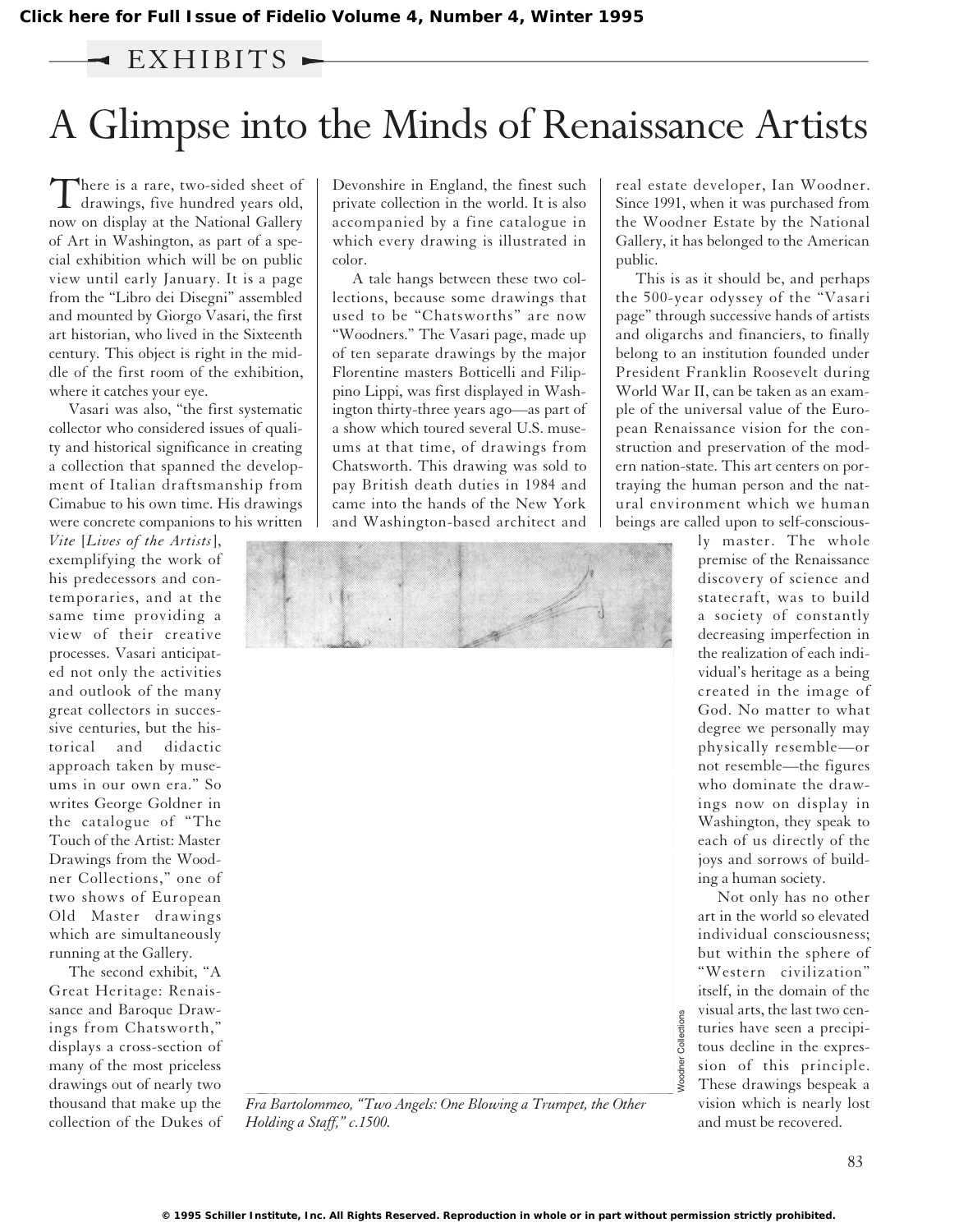#### **Old Master Drawings**

A few words need to be said about what "old master drawings" are. In recent decades, scholars have discovered underneath the mural paintings of Tuscany extensive sketches which were used by artists to prepare their work. But only in the middle of the 1400's did paper become cheap enough, to be independently used in a process of thinking through a picture. This was driven by the same desire to feed a population hungry for literacy, as the expanded business of copying books, which also fed the invention of movable-type printing. Thus, we can see that drawings of all kinds went hand in hand with the spread of books to larger and larger segments of the population. In Europe, in contrast to China, however, writing and picture-making never merged into each other.

The European Renaissance artist used drawings to experiment with a composition before committing himself to one specific design. He then also used drawings to work out the execution, such as drawing a figure from a live model to study the pose, a study of drapery, or a separate study of the perspective construction. Different media—pen and ink, wash and brush, and various colors of chalk, as well as different textures and colors of paper—would be employed to serve the specific purpose for which the study was being made. Drawings were not merely a way for the individual artist to think through and prepare a painting, sculpture, or building; they were also, and especially, a way to communicate to one's associates and students who might be involved in executing the work. Such drawings would be used over and over again in what came to be, in Raphael's studio and even more so later, with Rubens, a quasiindustrial system of ordering the production of art.

As the Renaissance put a unique emphasis on the creative individual, it was only natural that, eventually, such drawings would have been recognized for qualities that went beyond their initial workshop purpose. Drawings give us a glimpse into the inner workings of a creative mind. Early along, drawings began to be made that were intended to be valued as final works of art in their own right, and be sold or given by the artist to a client; but even such quotidian items as Raphael's studies, like his red chalk drawing of an antique marble horse in Rome (Woodner) or the nude studies from models and the marvelous head of an apostle used to prepare his Transfiguration altarpiece (Chatsworth), quickly came to be recognized as beautiful works independent of their purpose as a means to an end.

At the present time, a journey to the Devonshire mansion in remote Chatsworth—one which this reviewer once undertook—is pretty arduous, not to mention expensive. Yet even if all of the Dukes of Devonshire's collections eventually find their way into public hands, as I believe they will, they will still not be easily accessible to the public. Drawings, like all works of art on paper, are particularly fragile and vulnerable to deterioration when subjected to light for an extended time. This is why they come out for occasional shows and then are rotated back into the boxes where they are kept (unframed) on mounts. This makes the present opportunity to see the "Chatsworth" and "Woodner" drawings in Washington, a very precious one.

### **The Exhibits**

I will conclude with a few observations about individual drawings and the different character of the two shows. The truly remarkable quality of Ian Woodner's collection—assembled since 1959 and much



*Giovanni Francesco Barbieri, called Guercino, "A River in Flood, with Peasants with Axes and Other Tools," c.1620.*

of it acquired during the 1980's, when it cannot have been easy to find masterpieces not yet in public hands—can be seen above all in the first and last rooms of the show. The first rooms display his strong holdings in the early Renaissance, especially the German Renaissance. No reproduction can possibly do justice to the Albrecht Dürer hand-illuminated illustrations around a printed page of a book in Greek, dedicated to his friend and patron, the Nuremberg humanist Willibald Pirckheimer, to mention